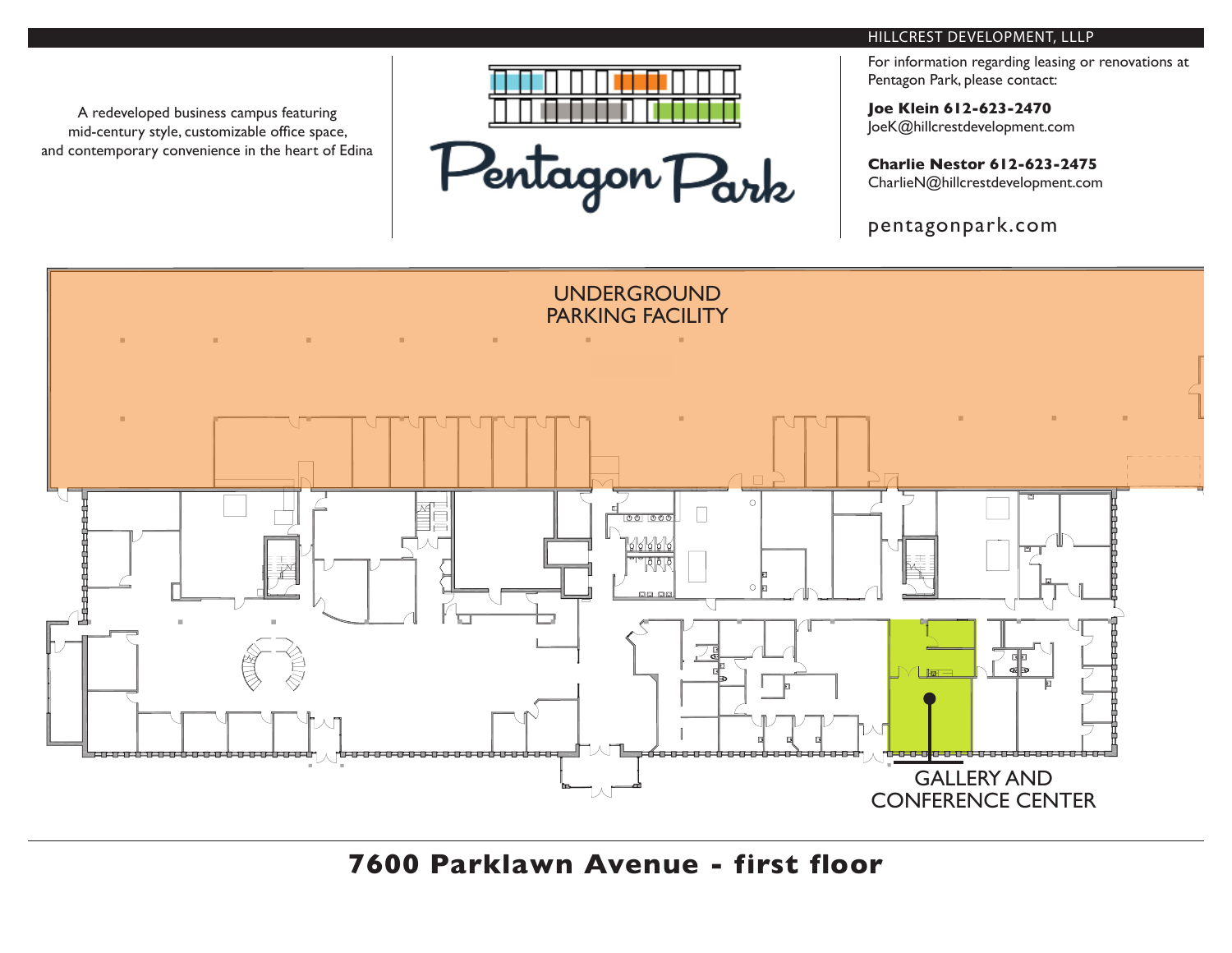

Pentagon Park

# HILLCREST DEVELOPMENT, LLLP

For information regarding leasing or renovations at Pentagon Park, please contact:

**Joe Klein 612-623-2470** JoeK@hillcrestdevelopment.com

**Charlie Nestor 612-623-2475** CharlieN@hillcrestdevelopment.com

pentagonpark.com

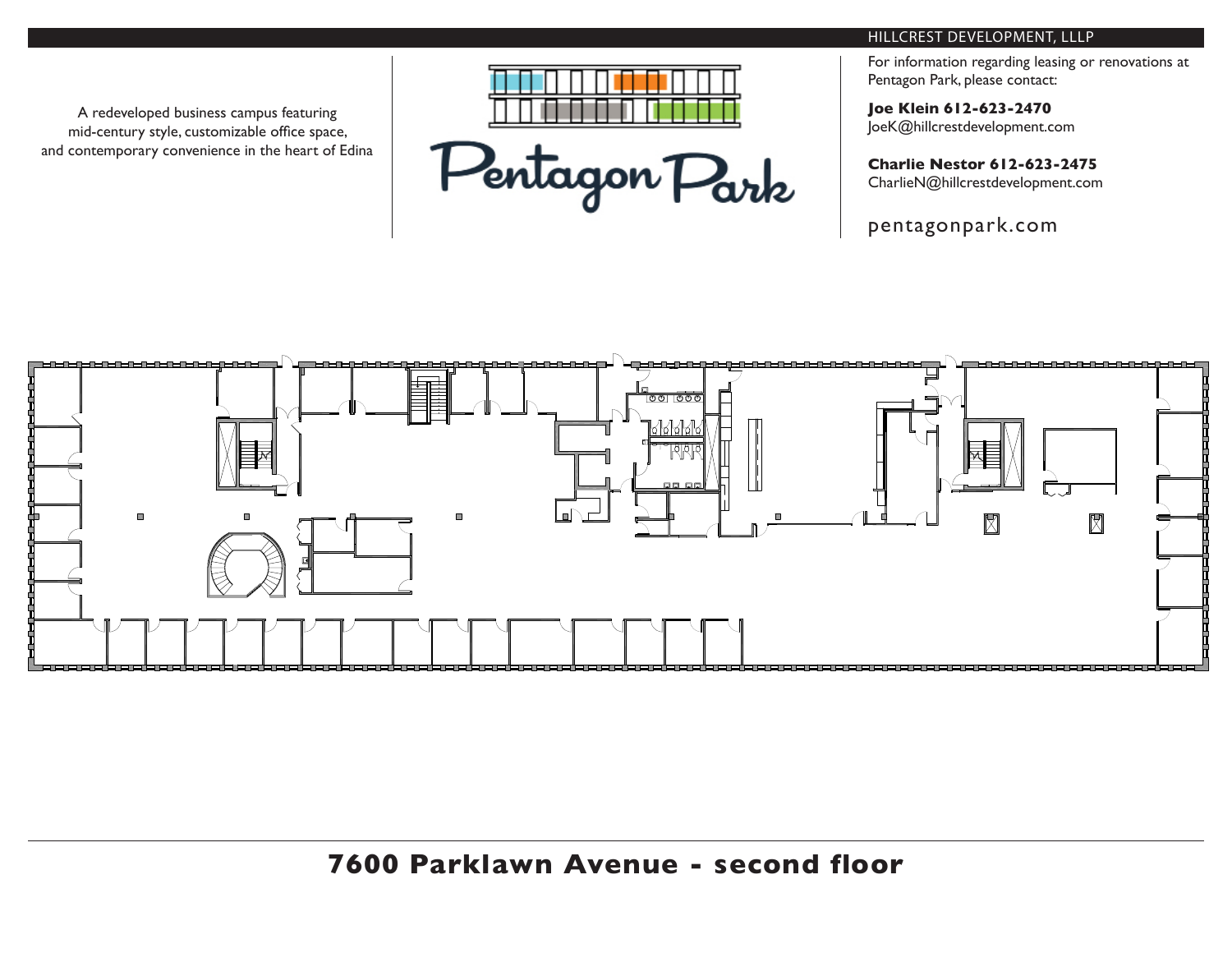

Pentagon Park

# HILLCREST DEVELOPMENT, LLLP

For information regarding leasing or renovations at Pentagon Park, please contact:

**Joe Klein 612-623-2470** JoeK@hillcrestdevelopment.com

**Charlie Nestor 612-623-2475**

CharlieN@hillcrestdevelopment.com

pentagonpark.com